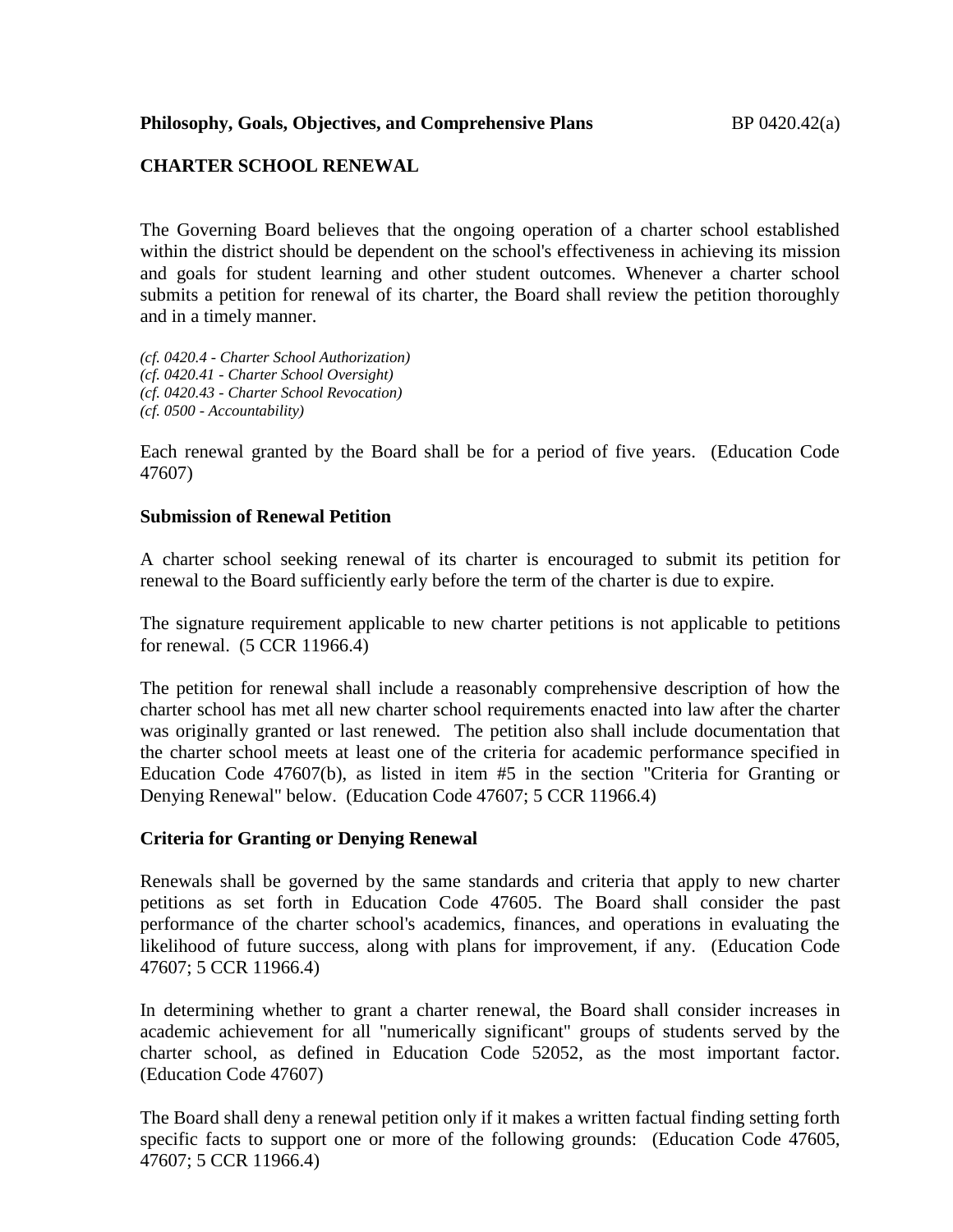## **CHARTER SCHOOL RENEWAL** (continued)

- 1. The charter school presents an unsound educational program for the students enrolled in the school.
- 2. The petitioners are demonstrably unlikely to successfully implement the program set forth in the petition.
- 3. The petition does not contain an affirmation of each of the conditions described in Education Code 47605(d).
- 4. The petition does not contain reasonably comprehensive descriptions of the charter provisions in Education Code 47605(b).
- 5. The charter school has failed to meet at least one of the following criteria of academic performance:
	- a. Attainment of its Academic Performance Index (API) growth target in the prior year or in two of the last three years, both schoolwide and for all numerically significant groups of students served by the charter school as defined in Education Code 52052.
	- b. An API ranking in deciles 4-10 in the prior year or in two of the last three years.
	- c. An API ranking in deciles 4-10 for a demographically comparable school in the prior year or in two of the last three years.
	- d. Academic performance at least equal to the academic performance of the public schools that the charter school students would otherwise have been required to attend as well as the academic performance of district schools, taking into account the composition of the student population that is served at the charter school. In determining whether the charter school satisfies this criterion, the Board shall base its decision on:
		- (1) Documented clear and convincing data
		- (2) Student achievement data from assessments, including, but not limited to, the Standardized Testing and Reporting Program, for demographically similar student populations in comparison schools
		- (3) Information submitted by the charter school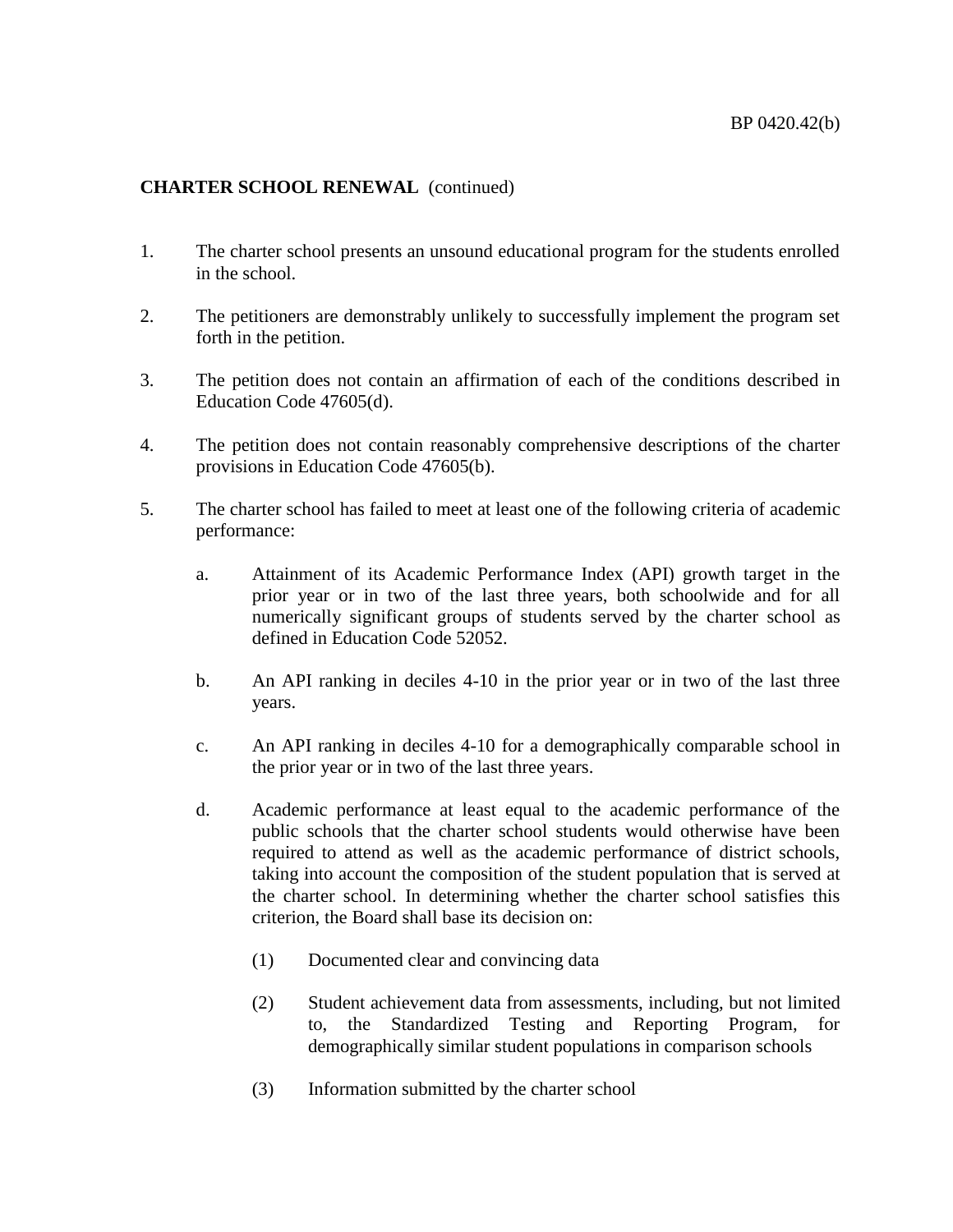### **CHARTER SCHOOL RENEWAL** (continued)

Whenever the Board makes a determination based on this criterion, the Superintendent or designee shall submit copies of supporting documentation and a written summary of the basis for the Board's determination to the Superintendent of Public Instruction.

- *(cf. 6162.51 - State Academic Achievement Tests)*
	- e. Qualification for an alternative accountability system pursuant to Education Code 52052(h)

### **Timelines for Board Action**

Within 30 days of receiving the renewal petition, the Board shall hold a public hearing to review documentation submitted by the charter school and obtain public input.

If the charter school submits documentation pursuant to item #5d in the section "Criteria for Granting or Denying Renewal" above, the Board shall not grant a renewal until at least 30 days after the submission of such documentation. (Education Code 47607)

Within 60 days of receiving the renewal petition, or within 90 days if extended by mutual written agreement of the Board and the charter school, the Board shall either grant or deny the request to renew the charter. (Education Code 47607; 5 CCR 11966.4)

If the Board fails to make a written factual finding pursuant to items #1-5 in the section "Criteria for Granting or Denying Renewal" above within the required time period, the absence of a written factual finding shall be deemed an approval of the renewal petition. (5 CCR 11966.4)

The Superintendent or designee shall provide notification to the California Department of Education, within 10 calendar days of the Board's action, whenever a renewal of the charter is granted or denied. (Education Code 47604.32; 5 CCR 11962.1)

If the Board denies a renewal petition, the charter school may submit its application for renewal to the County Board of Education within 30 days of the Board's written factual findings supporting the denial. If the County Board then fails to deny or grant the petition within 60 days of receiving the petition, or within 90 days if extended by written mutual agreement of the charter school and the County Board, the charter school may submit the petition to the State Board of Education. (Education Code 47605, 47607.5)